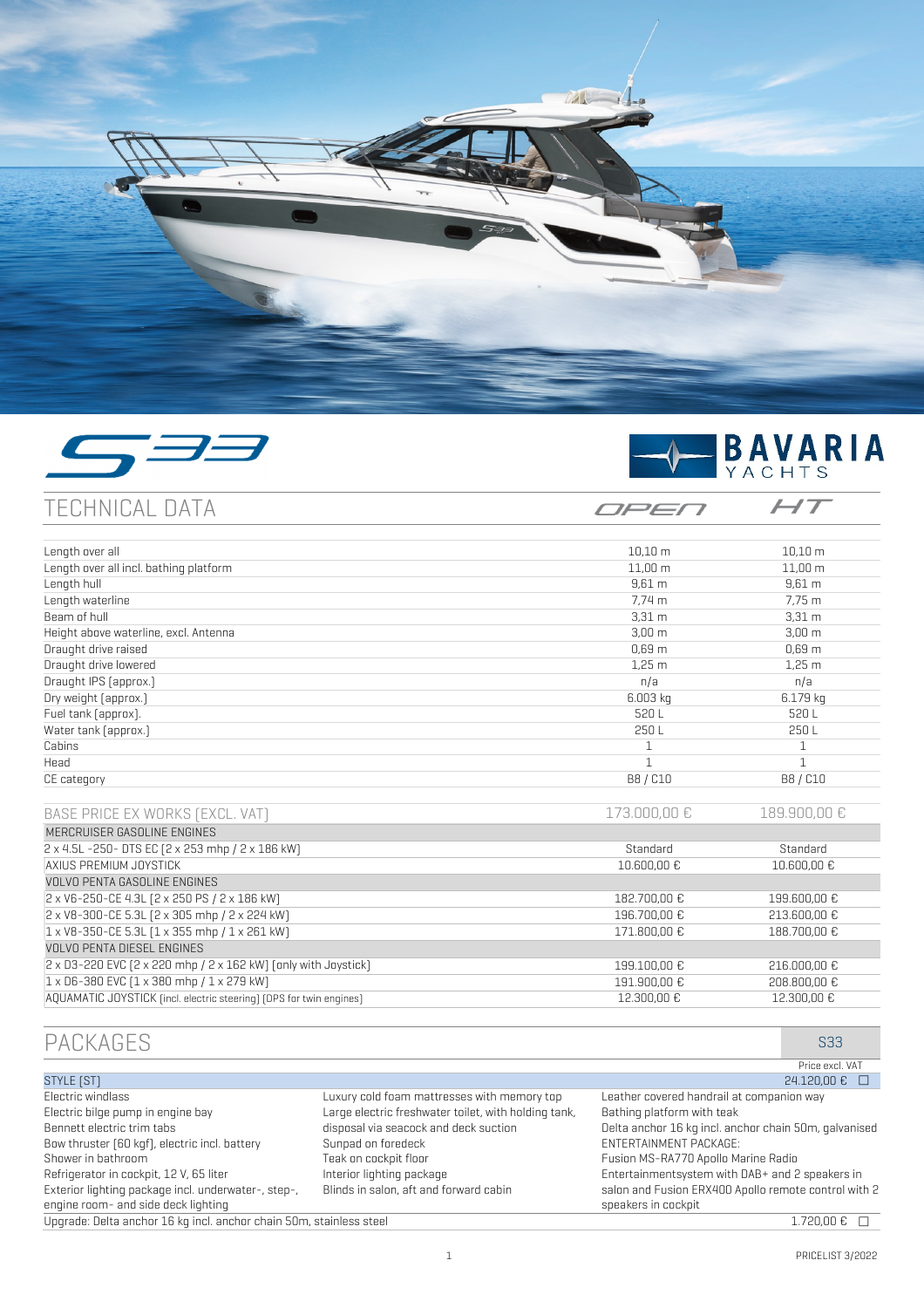| PACKAGES                                                                                                                                                                                                                                                                                                                                                                                                          | S33                 |
|-------------------------------------------------------------------------------------------------------------------------------------------------------------------------------------------------------------------------------------------------------------------------------------------------------------------------------------------------------------------------------------------------------------------|---------------------|
|                                                                                                                                                                                                                                                                                                                                                                                                                   | Price excl. VAT     |
| SMART POWER [SP]                                                                                                                                                                                                                                                                                                                                                                                                  | $5.360,00 \in \Box$ |
| Electric windlass; Electric bilge pump in engine bay; Bennett electric trim tabs; Bow thruster (60 kgf), electric incl. battery                                                                                                                                                                                                                                                                                   |                     |
| COMFORT [C]                                                                                                                                                                                                                                                                                                                                                                                                       | 10.950,00 €<br>H    |
| Shower in bathroom; Refrigerator in cockpit, 12 V, 65 liter; Exterior lighting package incl. underwater-, step-, engine room- and side deck<br>lighting; Luxury cold foam mattresses with memory top; Large electric freshwater toilet, with holding tank, disposal via seacock and deck<br>suction; Sunpad on foredeck; Teak on cockpit floor; Interior lighting package; Blinds in salon, aft and forward cabin |                     |
| UPGRADES STYLE & COMFORT PACKAGE                                                                                                                                                                                                                                                                                                                                                                                  |                     |
| Upgrade: DuraDeck on cockpit floor                                                                                                                                                                                                                                                                                                                                                                                | $1.050,00 \in$      |
| NAVIGATION                                                                                                                                                                                                                                                                                                                                                                                                        | 3.990,00 €<br>n     |
| Simrad NSSevo3S 9" Multifunction Display with integrated GoFree™ Wi-Fi; all-weather touch screen and expanded keypad                                                                                                                                                                                                                                                                                              |                     |
| Transducer for speed, depth and temperature                                                                                                                                                                                                                                                                                                                                                                       |                     |
| Simrad RS40 VHF with in built AIS Receiver + Simrad HS40 wireless handset                                                                                                                                                                                                                                                                                                                                         |                     |
| "Advanced"                                                                                                                                                                                                                                                                                                                                                                                                        | 9.440.00 €          |
| Simrad NSSevo3S 12" Multifunction Display with integrated GoFree™ Wi-Fi; all-weather touch screen and expanded keypad                                                                                                                                                                                                                                                                                             |                     |
| Transducer for speed, depth and temperature                                                                                                                                                                                                                                                                                                                                                                       |                     |
| Simrad RS40 VHF with in built AIS Receiver + Simrad HS40 wireless handset                                                                                                                                                                                                                                                                                                                                         |                     |
| Autopilot with heading compass                                                                                                                                                                                                                                                                                                                                                                                    |                     |

| INDIVIDUAL OPTIONS                                                                           | Price excl. VAT |        | <b>S33</b> |
|----------------------------------------------------------------------------------------------|-----------------|--------|------------|
| Hull                                                                                         |                 |        |            |
| GRP hull silk grey with coloured stripe, black                                               | 4.500,00 €      | П      |            |
| Hull stripe, dark grey                                                                       | 360,00€         | П      |            |
| Hull stripe, silk grey                                                                       | 360.00€         | П      |            |
| Bow                                                                                          |                 |        |            |
| Bow thruster [60 kgf], electric incl. battery                                                | 2.830.00 €      | □      | ST/SP      |
| Deck flooring                                                                                |                 |        |            |
| Teak on cockpit floor                                                                        | 3.750,00 €      | □      | ST/C       |
| Teak on side deck                                                                            | 4.500.00 €      | $\Box$ |            |
| DuraDeck on cockpit floor                                                                    | 4.300,00 €      | $\Box$ | $U-ST/C$   |
| DuraDeck on side deck                                                                        | 4.990,00 €      | П      |            |
| Deck structure                                                                               |                 |        |            |
| Sunpad on foredeck                                                                           | 1.530,00 €      | $\Box$ | ST/C       |
| <b>Deck</b>                                                                                  |                 |        |            |
| Mooring kit [6 fenders and 4 mooring lines]                                                  | 400,00€         | П      |            |
| Bathing platform                                                                             |                 |        |            |
| Bathing platform with teak                                                                   | 6.700,00 €      | П      | <b>ST</b>  |
| Upgrade: DuraDeck on bathing platform [only with DuraDeck on cockpit floor and/or side deck] | 950,00€         | П      |            |
| Wetbar                                                                                       |                 |        |            |
| Cockpit-ceramic grill (in the US: Cockpit grill)                                             | 1.350,00 €      | П      |            |
| Refrigerator in cockpit, 12 V, 65 liter                                                      | 1.130,00 €      | П      | ST/C       |
| Cockpit                                                                                      |                 |        |            |
| GRP radar arch / B-pillar, dark grey or silk grey                                            | 360,00€         | $\Box$ |            |
| Cockpit upholstery "Suntex"                                                                  | 1.740,00 €      | П      |            |
| Cockpit upholstery "Suntex" Diamond Stitching                                                | 2.950.00 €      | П      |            |
| Cockpit upholstery "Maqlia"                                                                  | 1.940,00 €      | П      |            |
| Exterior lighting package incl. underwater-, step-, engine room- and side deck lighting      | 2.470,00 €      | П      | ST/C       |
| Hood                                                                                         |                 |        |            |
| Bimini<br>0P                                                                                 | 2.740,00 €      | П      |            |
| Camper cover<br>0P                                                                           | 4.540,00 €      | $\Box$ |            |
| Camper cover<br>HT                                                                           | 3.870,00 €      | $\Box$ |            |
| OP Mooring cover                                                                             | 1.030,00 €      | □      |            |
| Anchor                                                                                       |                 |        |            |
| Flectric windlass                                                                            | 1.190,00 €      | П      | ST/SP      |
| Remote control with chain counter                                                            | 1.200,00 €      | П      |            |
| Delta anchor 16 kq incl. anchor chain 50m, qalvanized                                        | 550,00€         | П      | <b>ST</b>  |
| Delta anchor 16 kg incl. anchor chain 50m, stainless steel                                   | 2.900.00 €      | П      | U-ST       |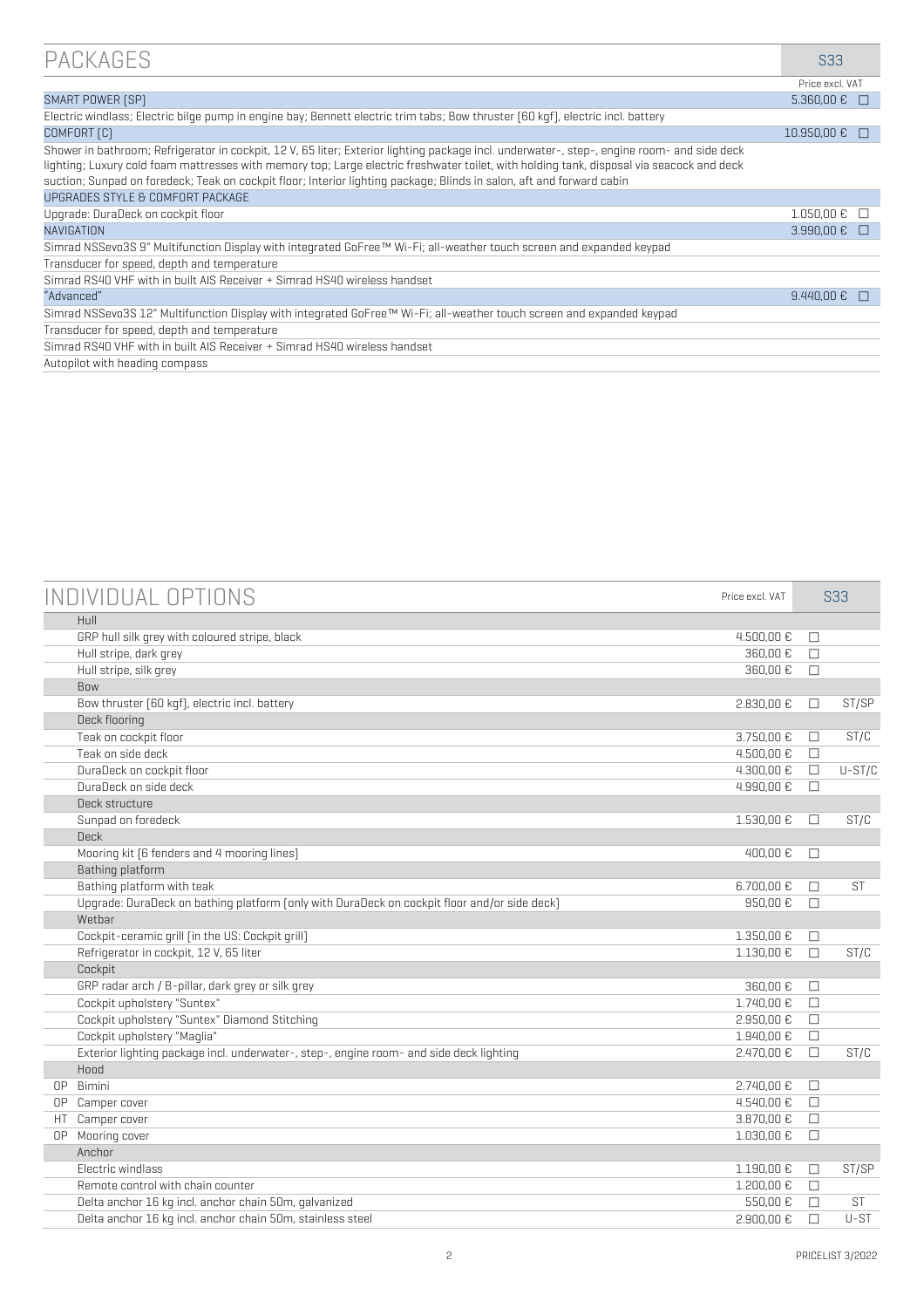| INDIVIDUAL OPTIONS                                                                                            | Price excl. VAT |        | <b>S33</b> |
|---------------------------------------------------------------------------------------------------------------|-----------------|--------|------------|
| Design Theme                                                                                                  |                 |        |            |
| Wood color "Walnut"                                                                                           | 2.650,00 €      | $\Box$ |            |
| Floor "Elm"                                                                                                   | 860.00€         | $\Box$ |            |
| Coloured overhead lockers salon and galley                                                                    | 410,00€         | $\Box$ |            |
| Salon                                                                                                         |                 |        |            |
| Interior lighting package                                                                                     | 1.850,00 €      | $\Box$ | ST/C       |
| Fixable cabin carpet in salon                                                                                 | 790,00 €        | $\Box$ |            |
| Blinds in salon, aft and forward cabin                                                                        | 840.00€         | $\Box$ | ST/C       |
| Upholstery in artificial leather                                                                              | 780.00€         | $\Box$ |            |
| Upholstery in leather                                                                                         | 2.560,00 €      | $\Box$ |            |
| Bathroom                                                                                                      |                 |        |            |
| Shower in bathroom                                                                                            | 560,00€         | □      | ST/C       |
| Large electric freshwater toilet, with holding tank, disposal via seacock and deck suction                    | 780,00 €        | □      | ST/C       |
| Galley                                                                                                        |                 |        |            |
| Microwave, 230V                                                                                               | 690,00€         | □      |            |
| Microwave preparation, 110V                                                                                   | 380,00€         | $\Box$ |            |
| High quality work top                                                                                         | 1.400,00 €      | $\Box$ |            |
| 230 V 2 burner gas top (not available for 110 V)                                                              | 1.190,00 €      | $\Box$ |            |
| Cabins                                                                                                        |                 |        |            |
| Luxury cold foam mattresses with memory top                                                                   | 1.270.00 €      | $\Box$ | ST/C       |
| Climate control (Heating and Air Conditioner are not combinable)                                              |                 |        |            |
| Hot air heating, 4 kW (for gasoline: only with additional diesel fuel tank for hot air heating 40 L)          | 3.780,00 €      | $\Box$ |            |
| Additional diesel tank for hot air heating 40 L [only with gasoline engines and hot air heating]              | 990,00€         | $\Box$ |            |
| 230 V Air Conditioner, Reverse Cycle, 10.000 BTU, 1 Unit for salon and aft cabin, incl. 2nd shore power, 230V | 8.810,00 €      | □      |            |
| 110 V Air Conditioner, Reverse Cycle, 13.000 BTU, 1 Unit for salon and aft cabin, incl. 2nd shore power, 110V | 9.350,00€       | $\Box$ |            |
| Multimedia                                                                                                    |                 |        |            |
| ENTERTAINMENT PACKAGE:                                                                                        |                 |        | <b>ST</b>  |
| Fusion MS-RA770 Apollo Marine Radio Entertainmentsystem with DAB+ and 2 speakers in salon                     | 2.260,00€       | П      |            |
| Fusion ERX400 Apollo remote control with 2 speakers in cockpit                                                |                 |        |            |
| TV preparation in salon with cabling digital + analog, incl. antenna                                          | 870,00 €        | $\Box$ |            |
| Engine compartment                                                                                            |                 |        |            |
| Electric bilge pump in engine bay                                                                             | 210,00€         | П      | ST/SP      |
| <b>Drive</b>                                                                                                  |                 |        |            |
| Water in fuel-kit [additional water sensor in fuel filter with alarm] [only with Volvo Penta Diesel Engines]  | 590,00€         | □      |            |
| Bennett electric trim tabs                                                                                    | 1.990,00 €      | $\Box$ | ST/SP      |
| Electric system 110 V                                                                                         |                 |        |            |
| 110 V Shore power 110 V                                                                                       | 3.570,00 €      | □      |            |
| 110 V Inverter 2000 W [true sine wave]                                                                        | 2.840,00 €      | □      |            |
| Electric system 230 V                                                                                         |                 |        |            |
| 230 V Inverter 2500 W [true sine wave]                                                                        | 2.840,00€       | $\Box$ |            |
| Shipment                                                                                                      |                 |        |            |
| Steel cradle for oversea transport                                                                            | 1.500,00 €      | $\Box$ |            |
| Shrink wrapping                                                                                               | 1.020,00 €      | $\Box$ |            |

SP = Smart Power Package; C = Comfort Package; U-ST/C= Upgrade Style & Comfort Package; ST = Style Package; i.c.w. = in combination with